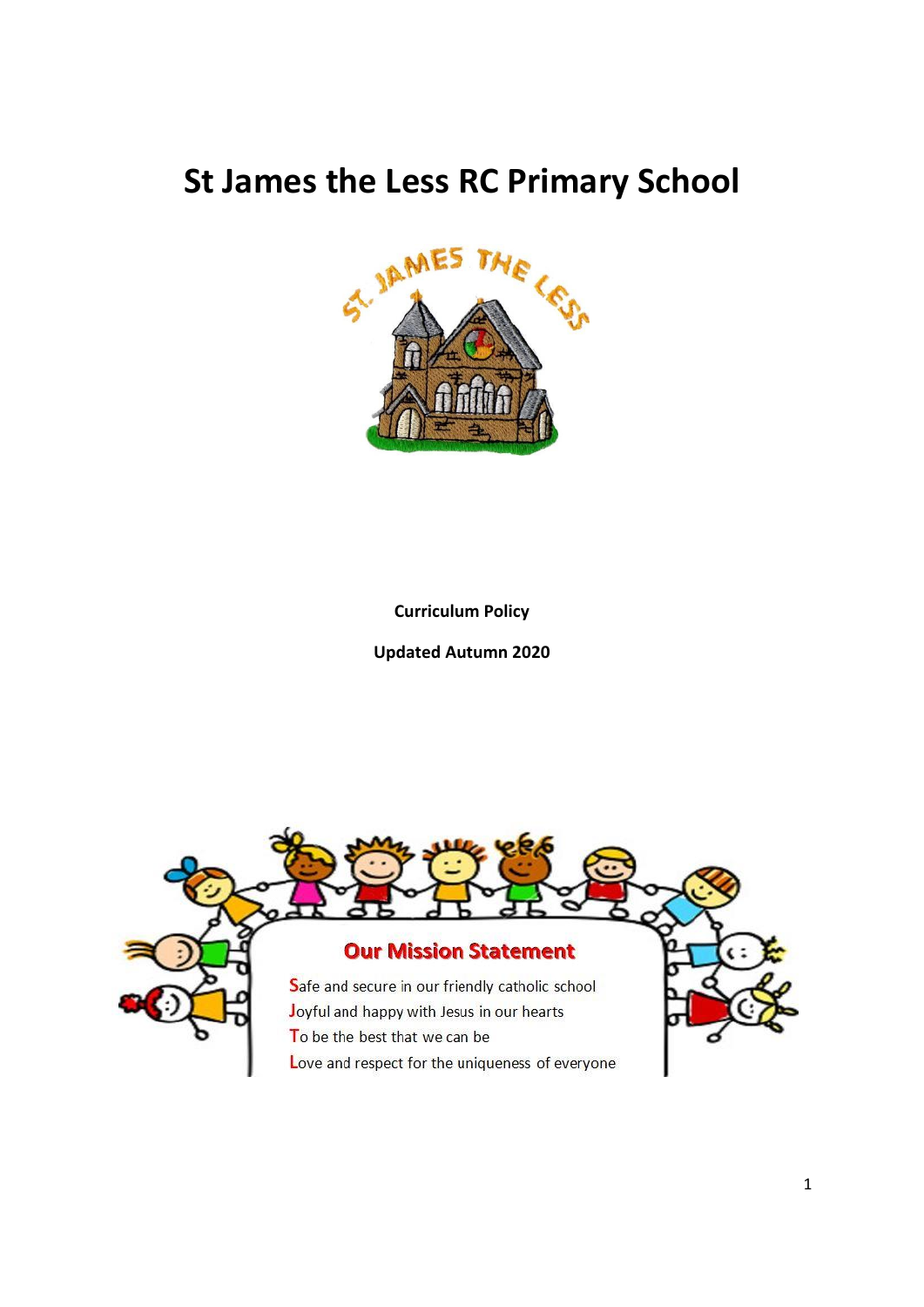### **Contents**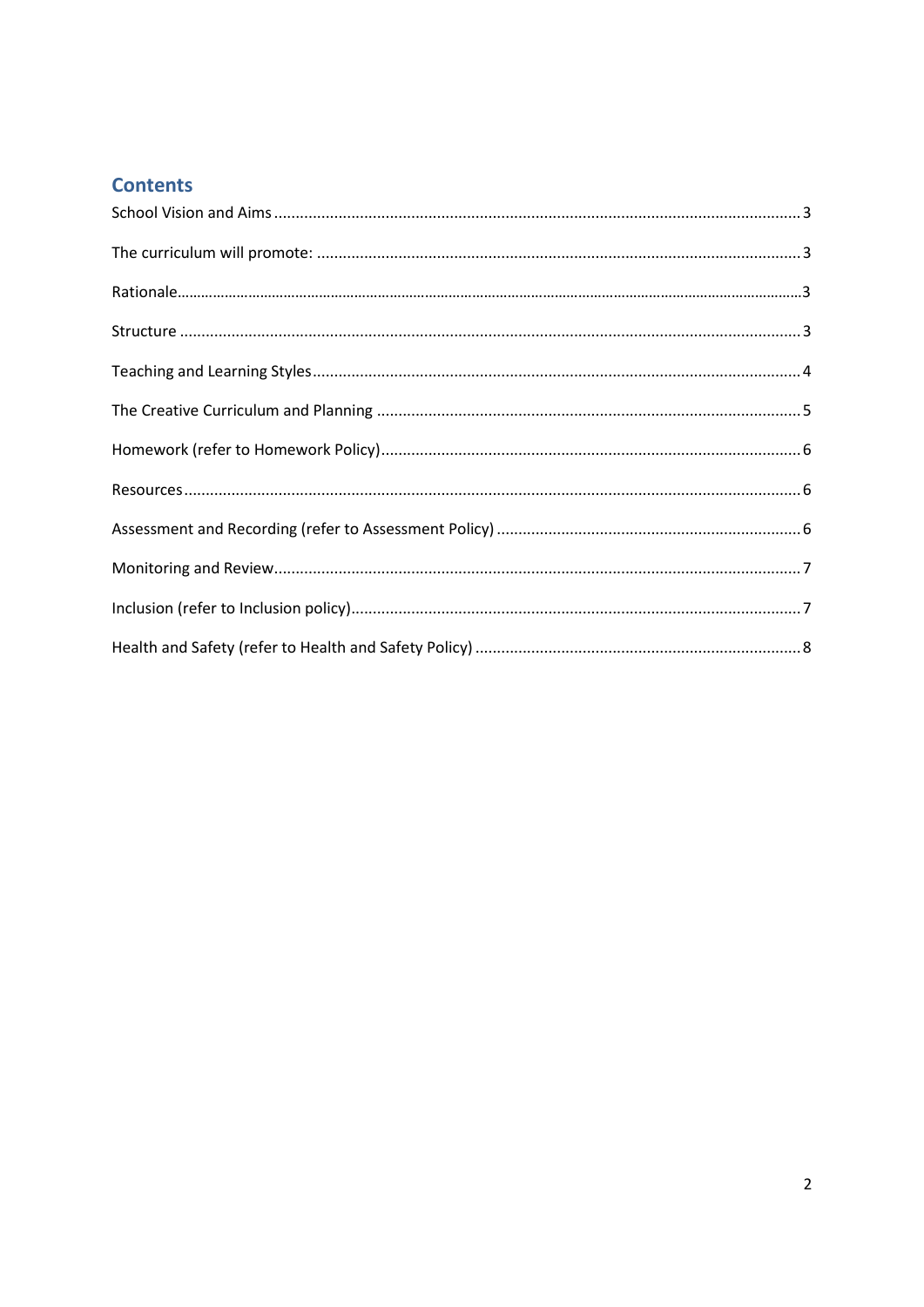# <span id="page-2-0"></span>**School Vision and Aims**

The curriculum is planned effectively to provide continuity and progression. Our curriculum promotes an enjoyment of learning and a commitment to learning and achieving, through which we aim to:

- Promote children as independent learners
- Increase children's motivation, enthusiasm and engagement in their learning by making learning meaningful through putting it into a context
- Establish strong cross curricular links to ensure a broader understanding
- promote personalised learning
- ensure that teacher time is used to the greatest possible effect
- develop the use of teaching assistants in managing the classroom environment
- maximise the progress children make in their education
- enable social, spiritual, cultural and moral development in each child
- provide equal access for all children to a broad and balanced curriculum
- provide new challenges
- provide enrichment opportunities where learning and teaching can take place beyond the classroom
- Give opportunity for a flexible timetabling approach to make space for true depth of study
- Promote British values
- Ensure our curriculum has a clear rationale

#### **Rationale**

At St James the Less, our curriculum rationale is based on our shared vision of teaching and learning and reflects our schools vision and Catholic ethos. Please see our curriculum Rationale document. Individual subjects have their own rationale.

## <span id="page-2-1"></span>**The curriculum will promote:**

• The highest standards of achievement by all pupils, regardless of ability, ethnic origin, gender or social background;

• Pupils' spiritual, moral, social and cultural development, preparing them for life as effective citizens, able to respond positively to the opportunities and challenges of a rapidly changing world; promoting rule of law, democracy, individual liberty, tolerance of other faiths and beliefs and mutual respect.

• A commitment to lifelong learning

## <span id="page-2-2"></span>**Structure**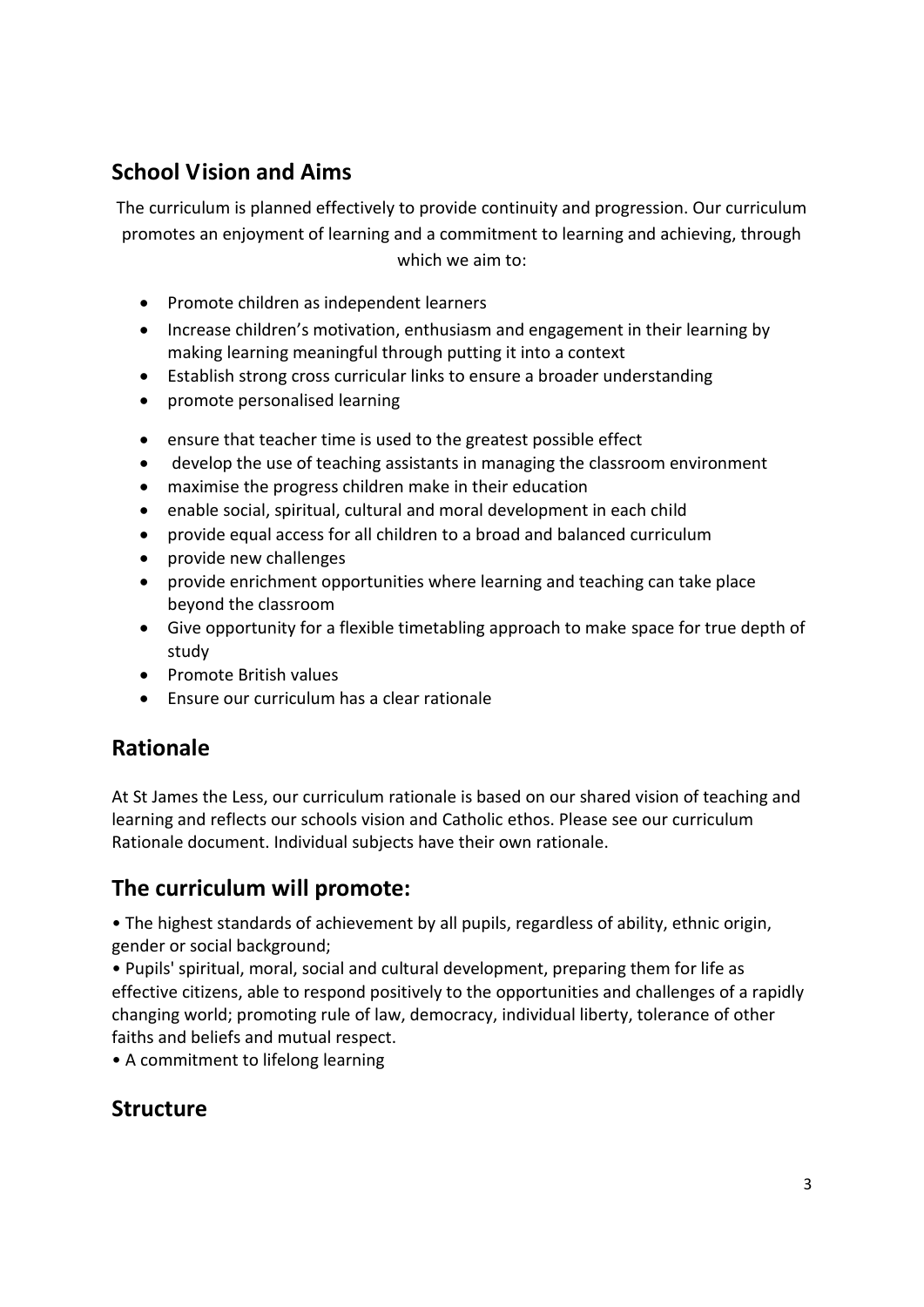In order to achieve these aims, St James the Less will work in collaboration with pupils, parents and the community to provide a curriculum which:

- is sufficiently broad, balanced and flexible to develop pupils' knowledge, skills and understanding through learning programmes and experiences appropriate to their ages and abilities, regardless of their gender, ethnic or social background and taking account of any talents and special educational needs;
- provides children in the Foundation Stage (aged  $3 5$ ) with a wide range of planned activities and experiences which help them to develop and make progress towards meeting the Early Learning Goals;
- satisfies the requirements of legislation relating to the National Curriculum and religious education, ensuring that sufficient time is allowed for all aspects of the curriculum and the development of essential skills especially English, maths and the use of information and communications technology.

## <span id="page-3-0"></span>**Teaching and Learning Styles**

We recognise that teaching has the most direct influence on how much progress each child makes.

Lessons generally start with whole class teaching, using open ended probing questions, visual stimuli and talk partners; followed by a period of learning, where children may work independently, in pairs or as groups. A plenary may be delivered at any point during the session to extend or review learning.

We recognise that children have preferred learning styles, and so make allowances for this in our planning and delivery. We provide suitable learning opportunities for all children by matching the challenge of the task to the ability and learning style of the children. We achieve this in a variety of ways by:

- Responding to the needs of the individual learner
- Use a variety of teaching styles including visual, auditory and kinaesthetic
- having high and realistic expectations of themselves and pupils and give encouragement to achieve those expectations
- enjoying teaching and teaching with enthusiasm and humour
- using Teaching Assistants to support the work of individual children or groups of children
- setting differentiated tasks to elicit a variety and depth of response;
- grouping children by ability in the room and setting tasks of increasing difficulty, scaffolding where appropriate;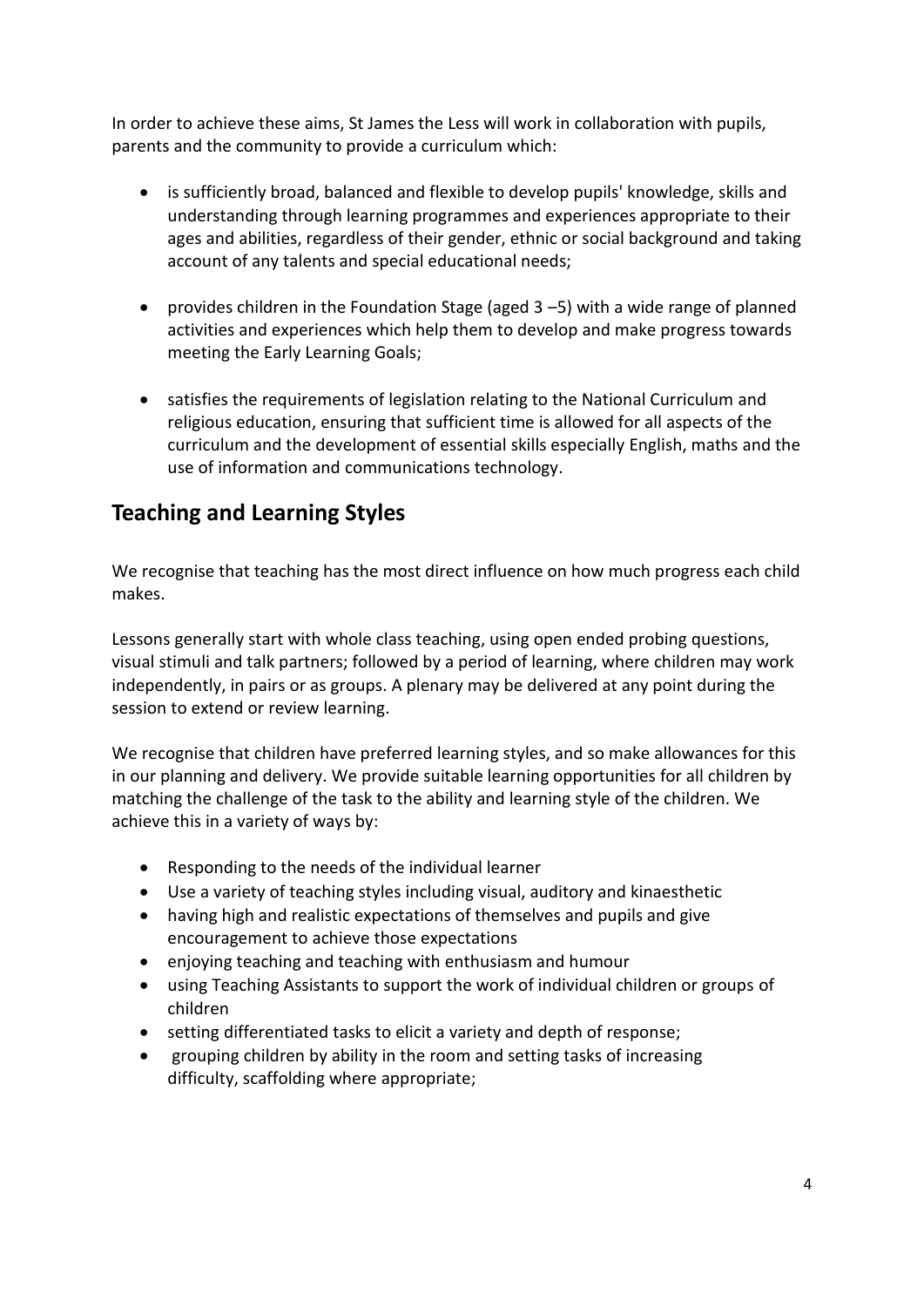A detailed Teaching and Learning Charter is agreed on an annual basis to specify teaching and learning requirements in much greater detail. Please refer to this document for further information.

# <span id="page-4-0"></span>**The Creative Curriculum and Planning**

There are three parts to our planning:

A. Long term themes for the year using yearly overview format: these are what themes will be taught and when. We also include a number of 'Theme Weeks' where all of the school works together promoting cross phase work when appropriate.

B. Medium term planning: Activities are matched to curriculum objectives, where possible teachers include the children's input about what they would like to learn within the topic; we then consider what the best learning sequence will be.

C. Short term planning: Teachers use the Key Skills and translate them into meaningful activities for the children.

- Teachers plan collaboratively in their PPA sessions as and when needed.
- We have produced a tailored approach to the curriculum to suit the needs of our children. It is taught as a two year rolling programme in KS2.
- Medium term planning is written in a child friendly way and shared with the children (in KS2 it is stuck in the front of topic books)
- Before the start of each topic children are asked to contribute to the planning of the next topic (sometimes through a KWL grid)
- Topic objectives and activities should focus as much on independent learning as possible.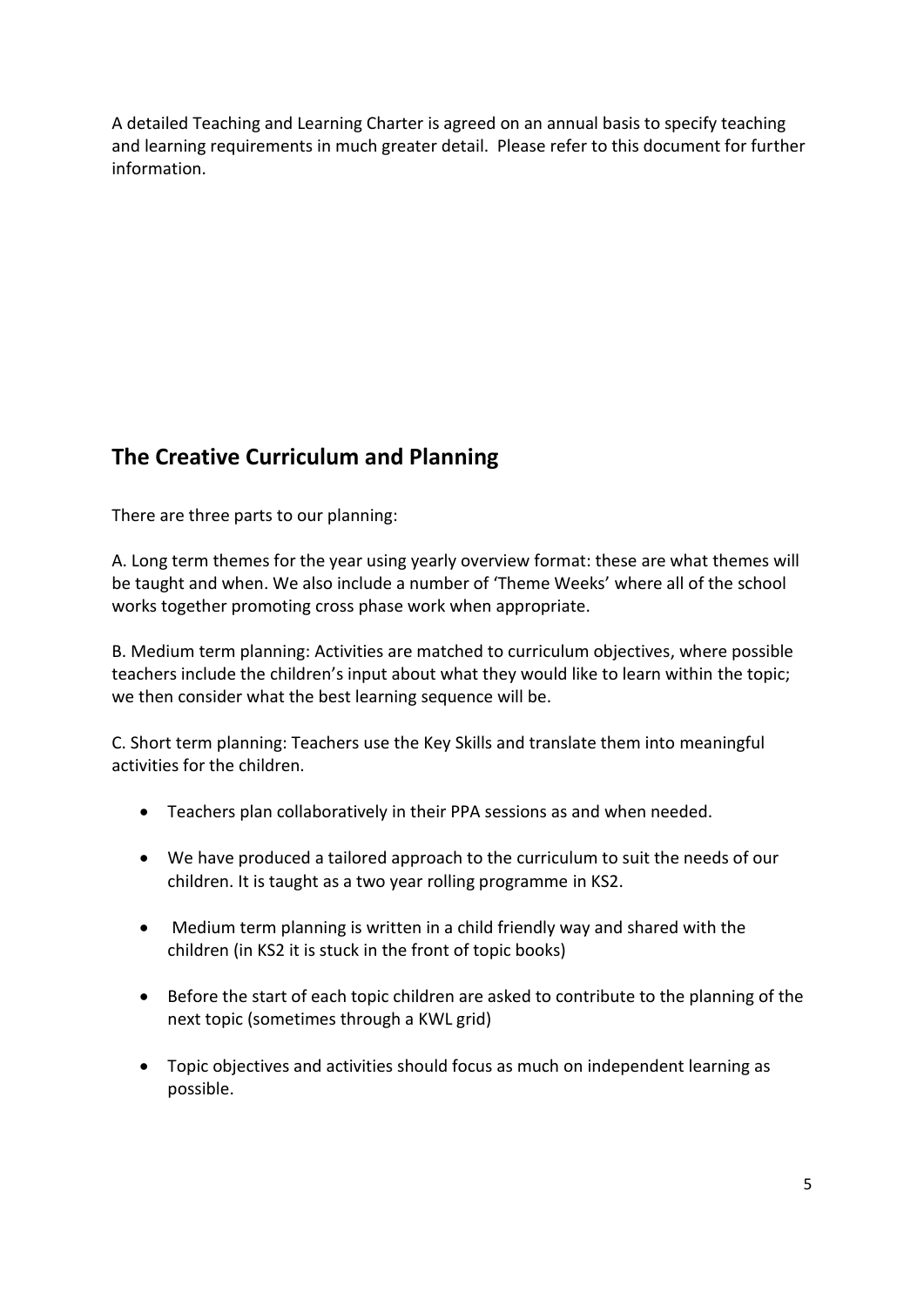Teachers send a brief overview of the curriculum home half/termly to parents and carers in order to extend the partnership between home and school.

#### <span id="page-5-0"></span>**Homework (refer to Homework Policy)**

Research has shown that homework or home activities can make an important contribution to children's progress at school. At St James the Less we value parents and carers as partners in their children's learning. Through a structured approach to homework we seek to develop a (continuous) structured programme that gives clear expectations each week.

Teachers in each class produce a half/termly overview of topic homework that is to be completed each week. In order to encourage children to complete homework Dojo points are allocated for each activity. Children complete topic homework in their homework book which is returned to school regularly.

#### <span id="page-5-1"></span>**Resources**

Resources are located in classrooms and resource cupboards available to all staff. Coordinators review resources needed and order as necessary.

Leadership teams and class teachers are responsible for monitoring the use of resources and arranging for replacements to be made, following the general school ordering procedures.

Staff are asked to inform curriculum team leaders if any resources are damaged or need replacing; they are also asked to submit any resources to be added to existing stocks.

We value experiences and people as resources, and use them as frequently as possible.

We frequently use computer technology as part of our teaching. Pupils are encouraged to consider online safety at all times and strategies to do this are frequently discussed.

# <span id="page-5-2"></span>**Assessment and Recording (refer to Assessment Policy)**

Class teachers to monitor the coverage of key skills and ensure that all non-negotiables are taking place.

We are currently reviewing assessment in line with the new national curriculum to ensure progress and achievement is monitored and that age related expectations are standard.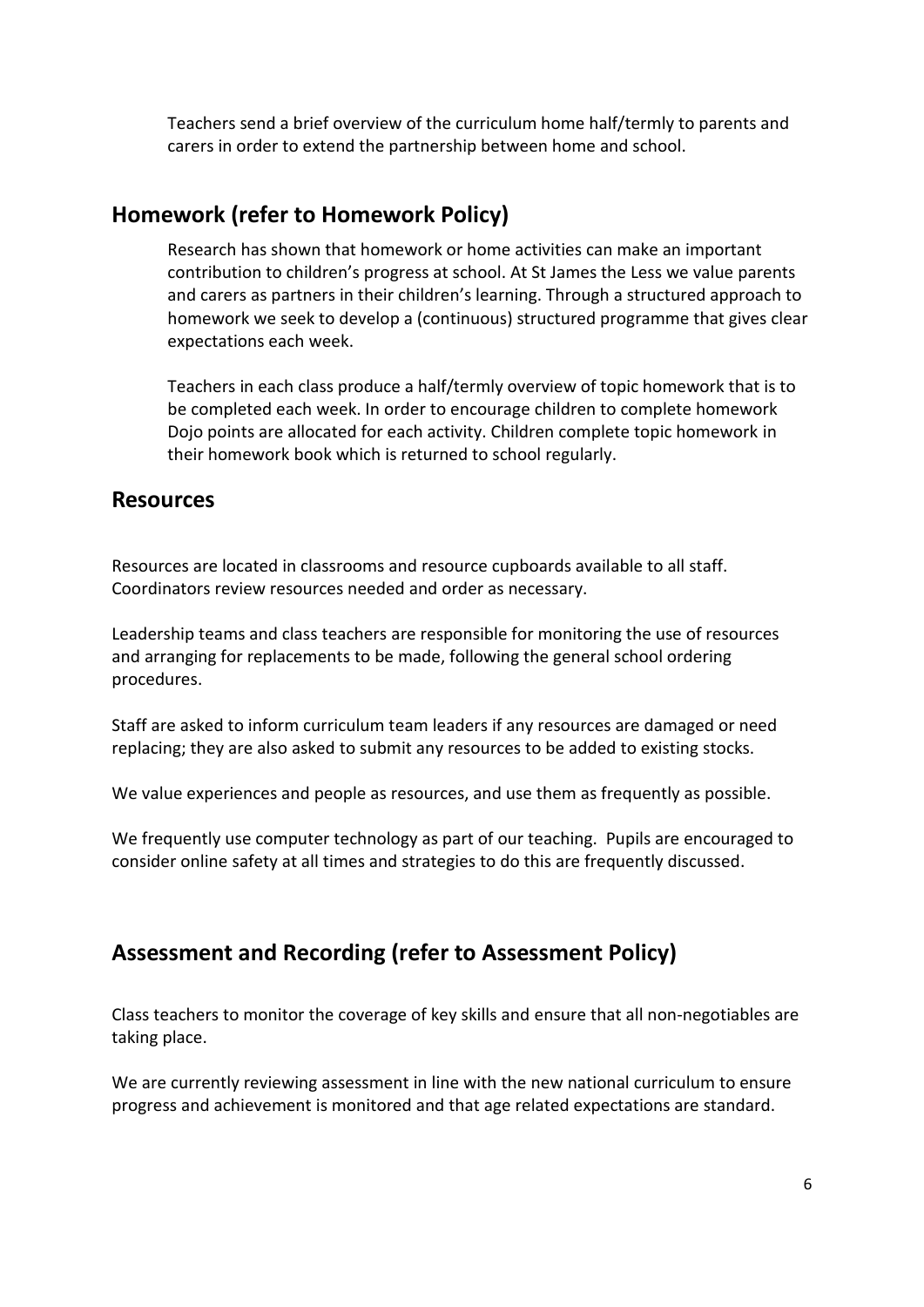Curriculum Team leaders collect evidence; planning, assessment data, photographs, work, and children questionnaires from year groups to compile a portfolio that allows them to assess how well their subject is being delivered.

At the end of each unit, teachers assess children's knowledge and understanding.

Subject leaders collect assessments for foundation subjects annually, which show achievement in relation to age related expectations.

The school tracker will be updated every half term and each year groups KLIPs are updated regularly.

Teachers review children's progress with parents at least once a year at a parents evening and termly reports.

All staff adhere to our Marking and Feedback policy.

We hold annual 'Meet the Teacher' meetings in September. Teachers introduce parents to the curriculum in their year group and explain how parents can best support their child at home.

#### <span id="page-6-0"></span>**Monitoring and Review**

The Creative Curriculum Leader and the Head Teacher are responsible for monitoring and reviewing. This process is reflected in the co-ordinator's action plan, and is achieved through:

- · regular observations of lessons
- · regular scrutiny of Topic Books
- · pupil conferencing
- · collating data from questionnaires
- Collecting assessment data

Collecting evidence in subject leader file

Subject leaders review and amend subject leader booklets. They produce action plans on an annual basis, responding to data. An annual report on curriculum development is reported to governors.

## <span id="page-6-1"></span>**Inclusion (refer to Inclusion policy)**